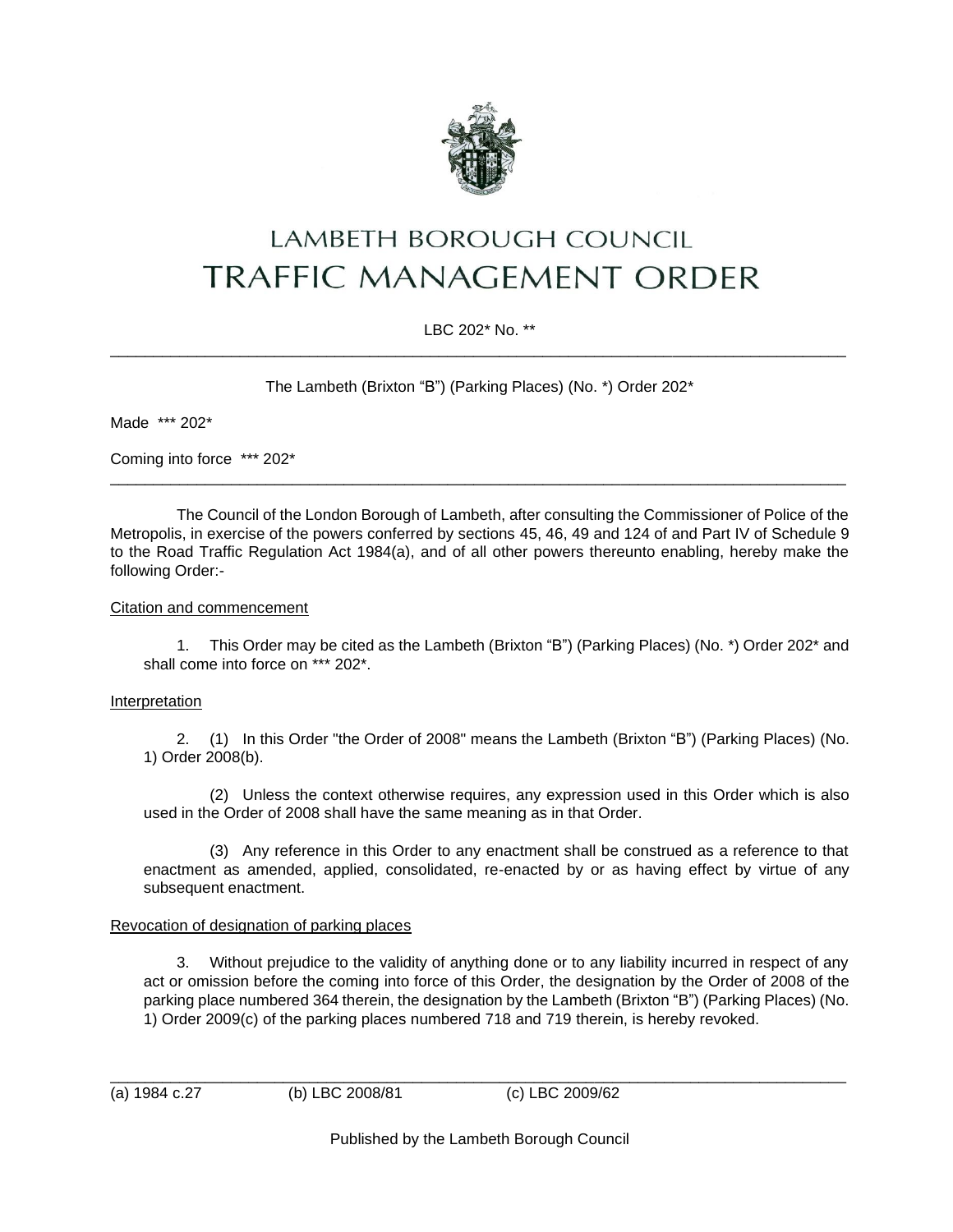## Designation of parking places and application of the Order of 2008 thereto

4. (1) Each area on a highway comprising the length of carriageway of a street specified in column 2 of the Schedule to this Order and bounded on one side of that length by the edge of the carriageway and on the other sides by a white line marking is designated as a parking place.

(2) The reference in this Article to a white line marking shall be construed as a reference to the white line marking (either broken or continuous) provided for in Schedule 7 to the Traffic Signs Regulations and General Directions 2016(a) or, if applicable, authorised by the Secretary of State by virtue of section 64 of the Road Traffic Regulation Act 1984.

(3) The provisions of the Order of 2008 (other than Articles 3, 16 and 57) shall apply to the areas designated as parking places by this Order as if in those provisions any reference to a parking place included a reference to an area designated as a parking place by this Order and as if any reference to Schedule 18 to the Order of 2008 included a reference to the Schedule to this Order.

#### Placing of traffic signs, etc.

- 5. The Council shall:-
	- (a) place and maintain traffic signs indicating the limits of each parking place referred to in the Schedule to this Order;
	- (b) place and maintain in or in the vicinity of each parking place referred to in the Schedule to this Order traffic signs indicating that such parking place may be used during the permitted hours for the leaving only of the vehicles specified in Article 4(10) and 4(11) of the Order of 2008 respectively; and
	- (c) carry out such other work as is reasonably required for the purposes of the satisfactory operation of each parking place referred to in the Schedule to this Order.

Dated this \* day of \*\*202\*.

Ben Stevens Highway Network Manager

(a) S.I. 2016/362

\_\_\_\_\_\_\_\_\_\_\_\_\_\_\_\_\_\_\_\_\_\_\_\_\_\_\_\_\_\_\_\_\_\_\_\_\_\_\_\_\_\_\_\_\_\_\_\_\_\_\_\_\_\_\_\_\_\_\_\_\_\_\_\_\_\_\_\_\_\_\_\_\_\_\_\_\_\_\_\_\_\_\_\_